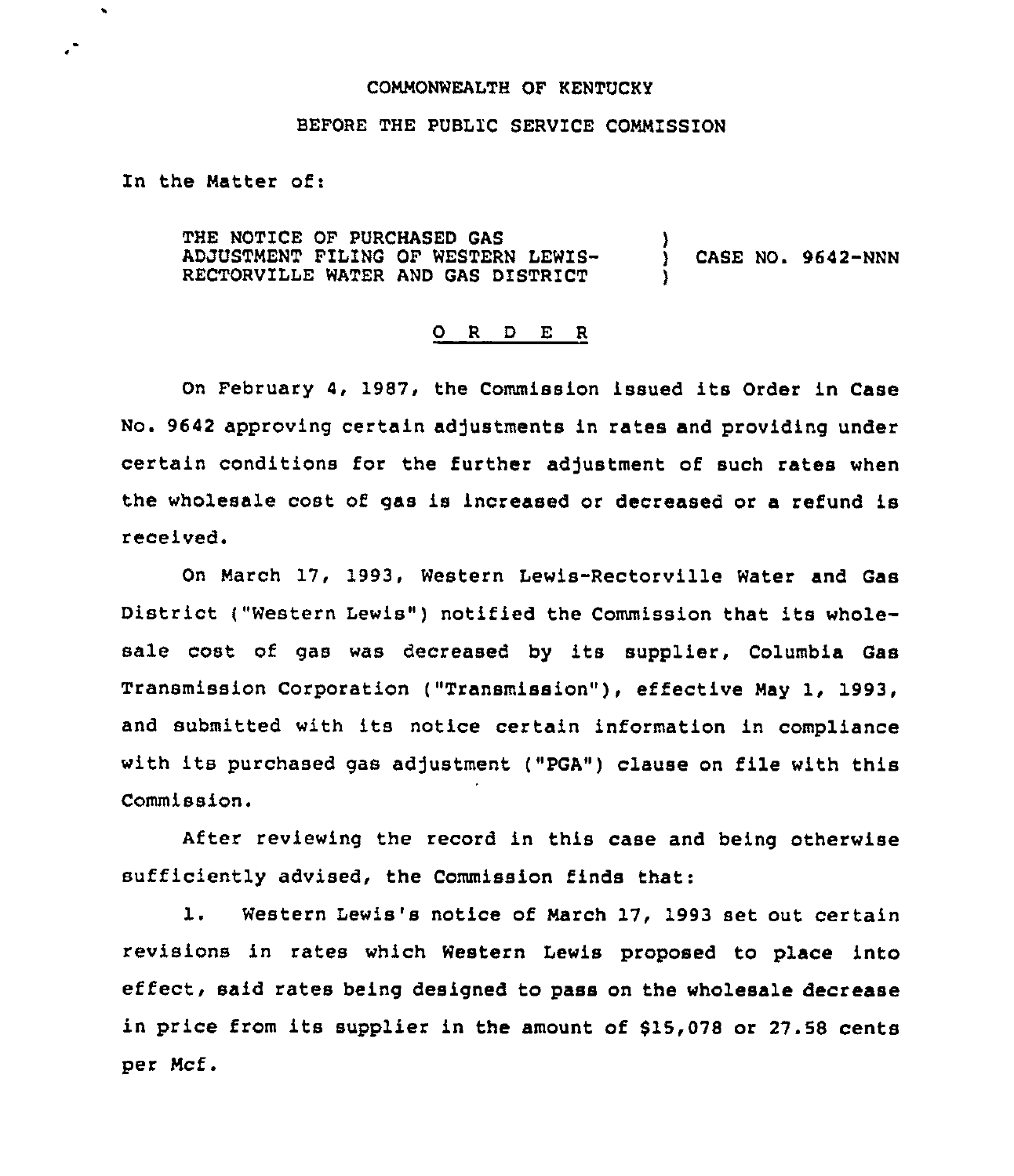2. Transmission applied with the Federal Energy Regulatory Commission for decreased rates with an effective date of May 1, 1993. These rates are subject to refund; hence, Western Lewis's rates should be subject to refund. The effective date for Western Lewis's rates should be on and after May 1, 1993.

3. The adjustment in Western Lewis's rates under the purchased gas adjustment provisions approved by the Commission in its Order in Case No. 9642, dated February 4, 1987, is fair, just, and reasonable, in the public interest, and should be effective with gas supplied on and after May 1, 1993, subject to refund.

IT IS THEREFORE ORDERED that:

1. The rates in the Appendix, attached hereto and incorporated herein, are fair, just, and reasonable and are approved effective with gas supplied on and after May 1, 1993, subject to refund.

2. Within 30 days of the date of this Order, Western Lewis shall file with this Commission its revised tariffs setting out the rates authorized herein.

Done at Frankfort, Kentucky, this 29th dey of April, 1993.

PUBLIC SERVICE COMMISSION

Chairman Vice Chairman '

Commission

ATTEST: Executive Director